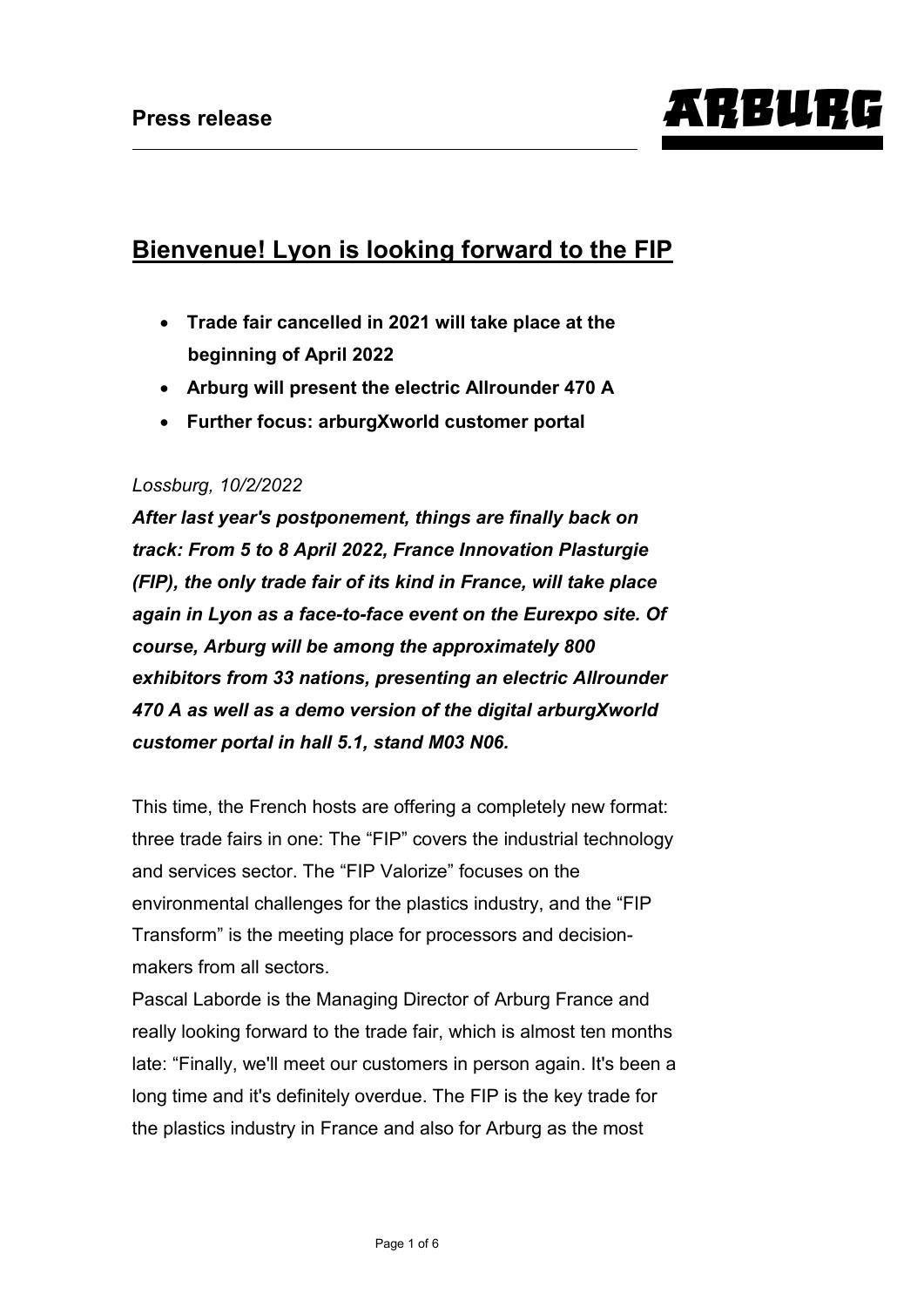

important and largest player on the national injection moulding market."

## **One machine, two cavities**

Arburg will present an electric Allrounder 470 A with 1000 kN clamping force and a size 290 injection unit at the FIP. A Multilift Select robotic system will be used to handle the parts. The configuration has been optimised for this process in an application-oriented way.

In a 1+1-cavity family mould, toothed wheel and pole wheel are produced alternately in two cavities through turning from a PA6 with magnetic filler. Production is free of changeover and nonstandard sequences. When changing products, only the second stored injection and mould program needs to be selected and the runner in the mould changed. The plastic filled with the magnetisable material is poled in the mould via permanent magnets. An electric Allrounder 470 A with the latest Gestica control system will alternately produce a magnetised toothed wheel and a pole wheel in a cycle time of only 73 seconds.

#### **The focus is always on the customer**

Laborde wants to demonstrate the power of such an automation solution to the market with the presentation of the Allrounder 470 A: "We want to show our customers new, innovative ways to integrate functions in one machine. The keyword: magnetisation. We are proud of how reliably the Arburg machines perform even when faced with complex manufacturing processes." Nevertheless, in case of any issues, in addition to the excellent and highly trained service team, there is also the option of using the self-help function of the arburgXworld to remedy malfunctions and machine failures.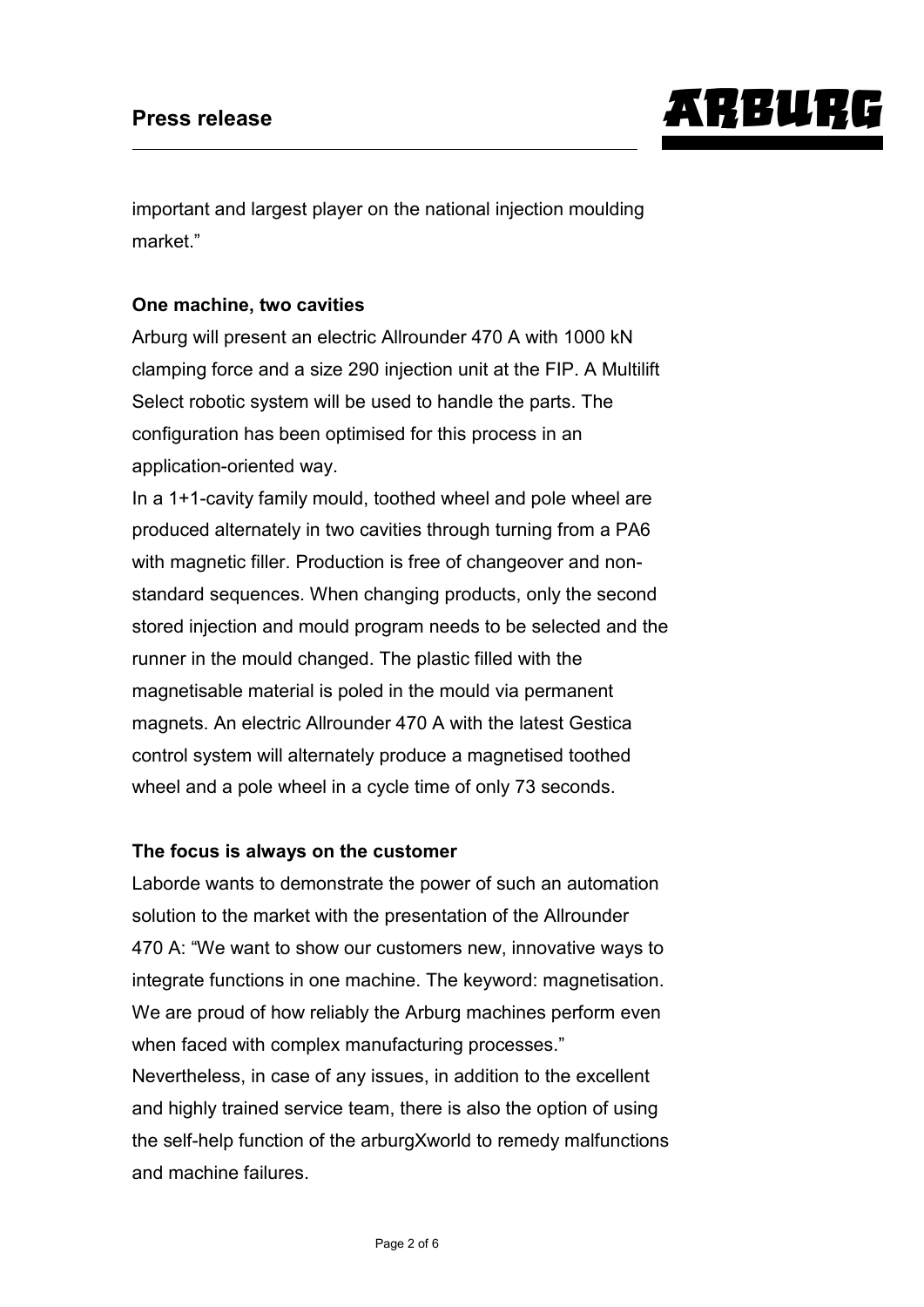## **Press release**



After such a long pause, for Pascal Laborde it is all about the direct contact: "It's important to meet both existing and potential new customers, but also representatives of trade organisations and plastics associations," says the head of Arburg France. And the "FIP-Transform" offers the ideal opportunity to do just that. Laborde wants to give customers the chance to get to know Arburg even better and establish even closer ties with the global player from Lossburg. He will therefore bring along a special digital highlight: "We will also present our arburgXworld customer portal in detail in Lyon. This is where all digital services of Arburg can be found in one place." Customers have almost unlimited possibilities to access up-to-date information on the machine fleet, and to start and monitor machines, for example. Equally, 24/7 service requests can be made or online spare parts ordered – on all digital devices.

### **Facing environmental challenges head-on**

Another focus of this trade fair will be the matter of the environment with all its aspects, including the topic of the circular economy. Exhibitors will present the latest technologies and solutions at the "FIP Valorize". Indeed, for Arburg, this topic has been an important part of the company's philosophy for years. The company has introduced the arburgGREENworld programme to combine its efficiency, environmental protection and circular economy measures, which have already been underway for decades.

A trip to the FIP 2022 in Lyon should definitely be worth it. Of course, visitors will have to follow the corresponding Covid-19 rules. For more information, go to [www.f-i-p.com/en/.](http://www.f-i-p.com/en/)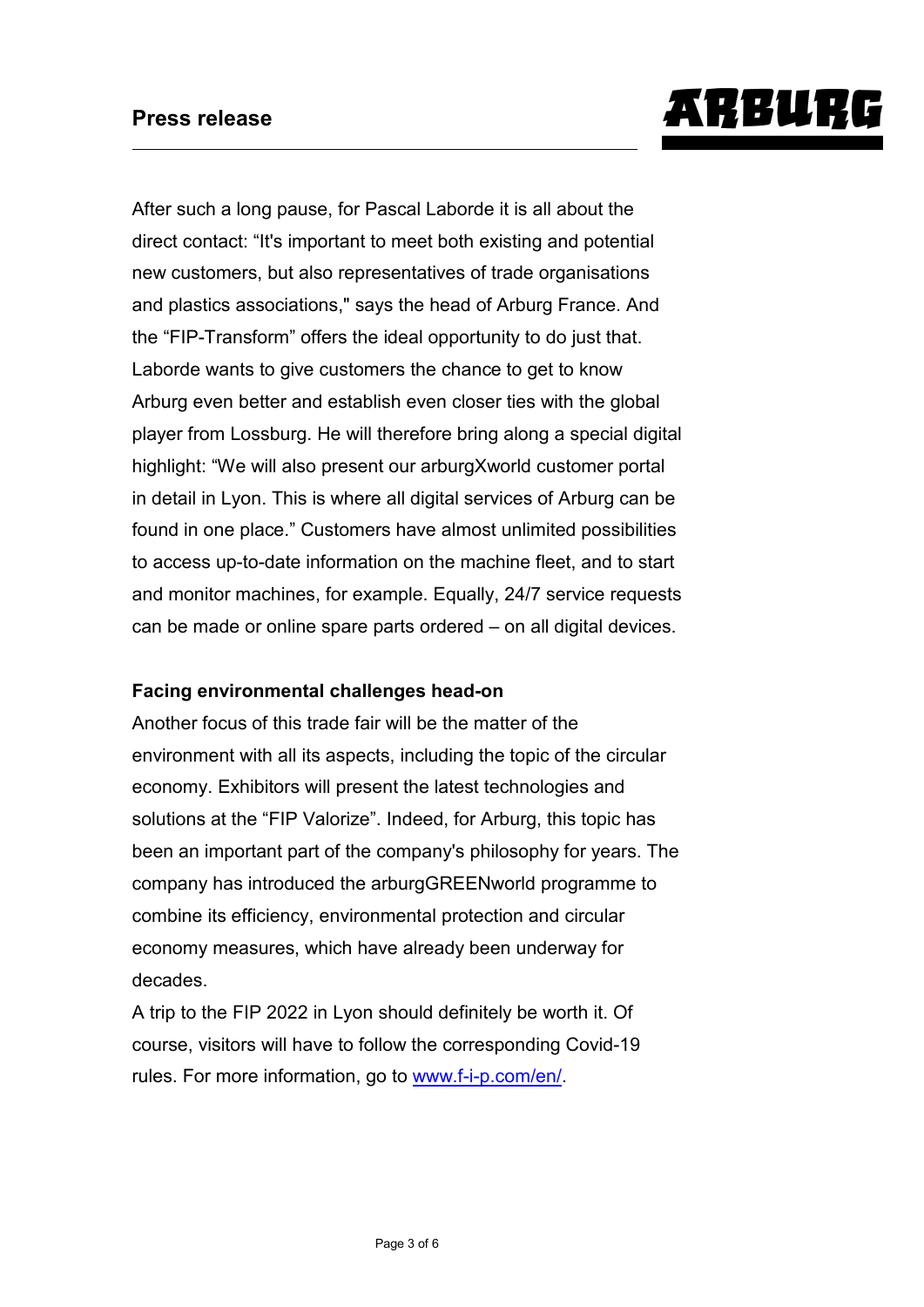# **ARBURG**

# **Photo**

## **170155**



*Plastic-bonded magnetic material: At the FIP 2022, an electric Allrounder 470 A will alternately produce a magnetised toothed wheel and a pole wheel.*

Photo: Arburg

#### **Download Photo:**

[https://media.arburg.com/portals/downloadcollection/4528A56E14E7445FDC0F](https://media.arburg.com/portals/downloadcollection/4528A56E14E7445FDC0FF207EBA0C49F) [F207EBA0C49F](https://media.arburg.com/portals/downloadcollection/4528A56E14E7445FDC0FF207EBA0C49F)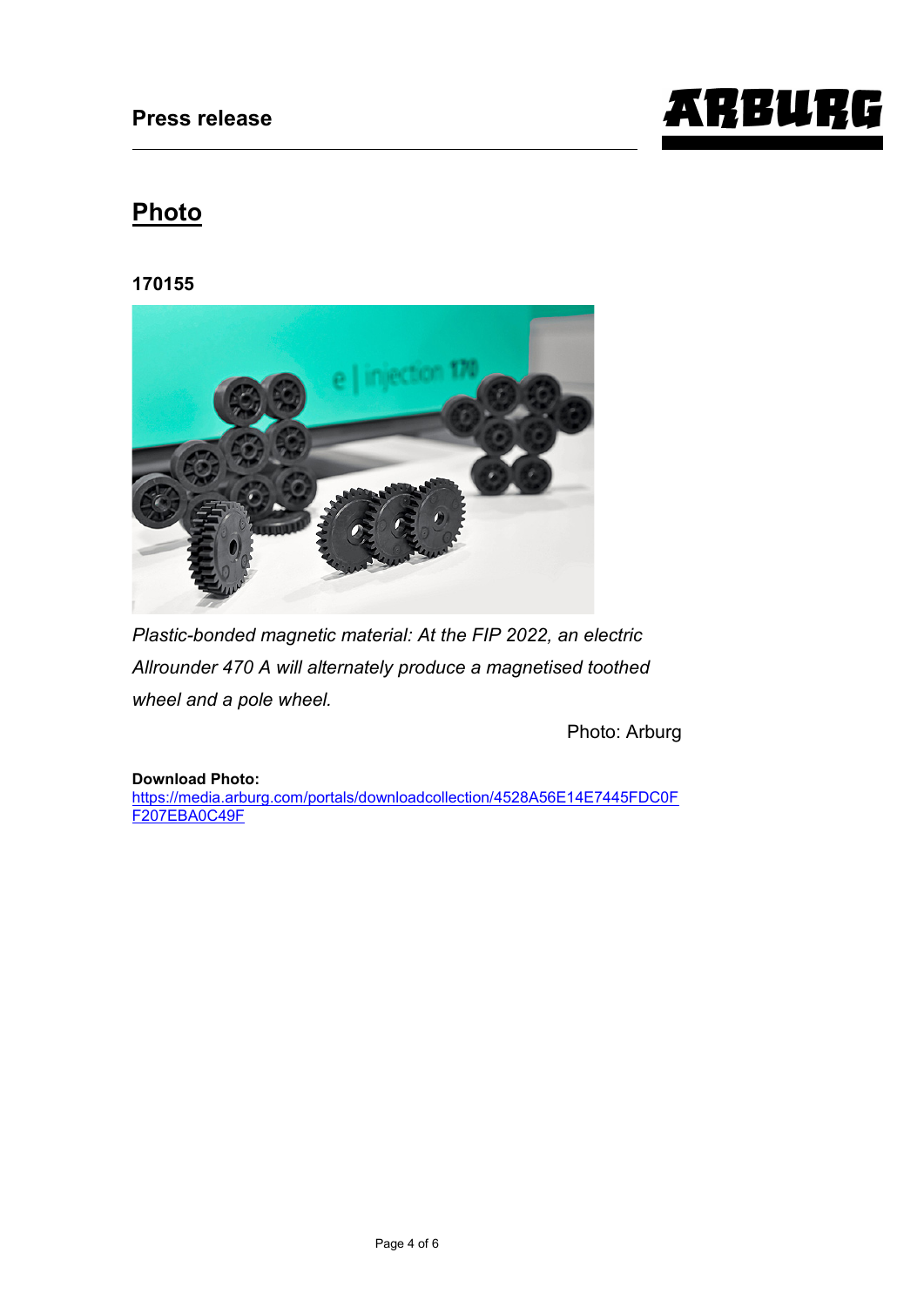# **Press release**



#### **Press release**

File: ARBURG Press preview FIP Lyon\_en\_GB.doc Characters: 3.921 Words: 627

This and other press releases are available for download from our website at www.arburg.com/de/presse/ (www.arburg.com/en/press/)